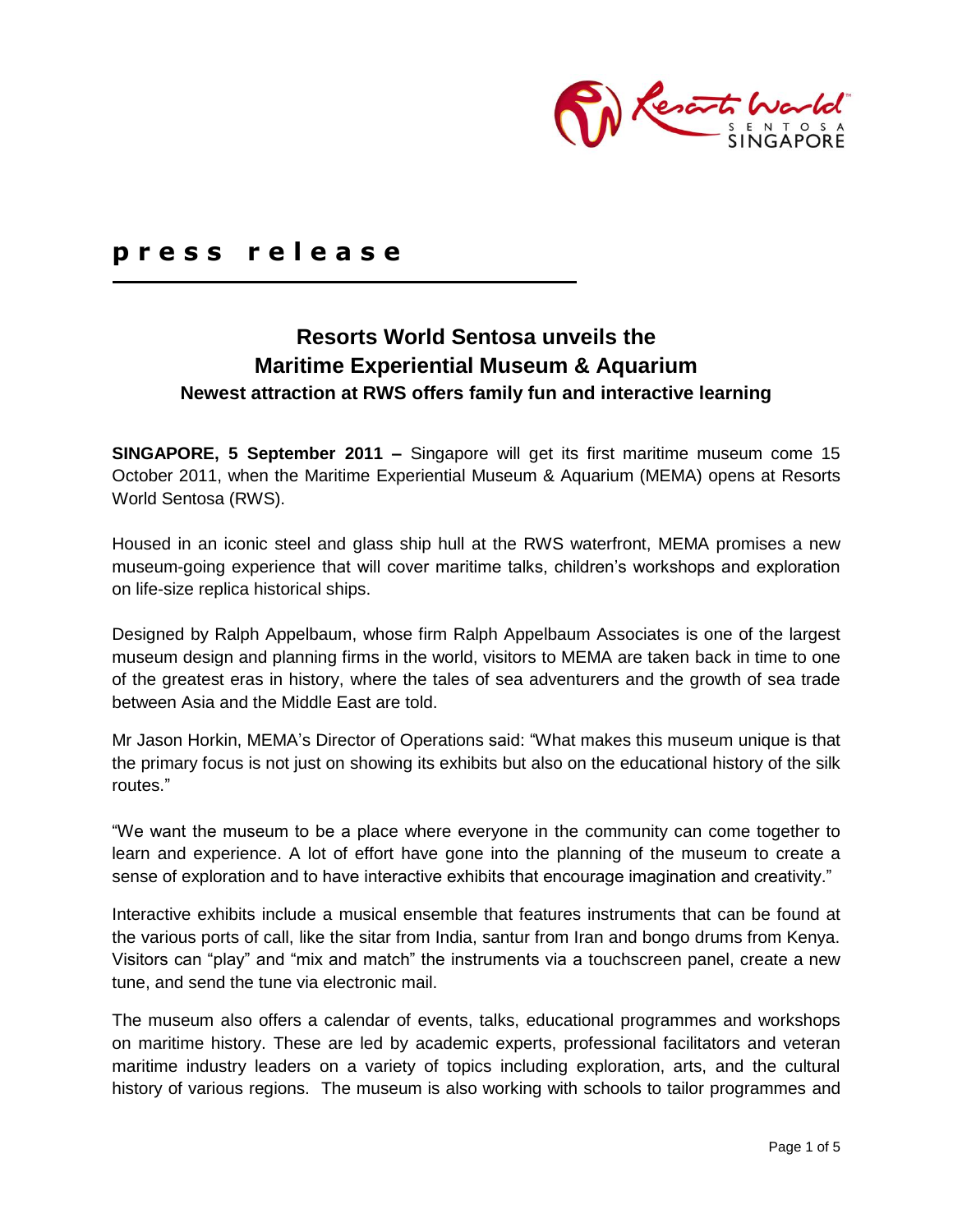tours which tie-in with their curriculum needs. These tours and programmes place special emphasis on subject matter that is taught at the Upper Primary and Lower Secondary levels, and brings classroom topics to life through interaction with the museum"s guides and staff and specialised activity guides that promote experiential learning.

"The opening of MEMA, Singapore"s first museum dedicated to the exploration of the Maritime Silk Route is a significant addition to RWS and the existing range of leisure offerings in Singapore," commented Ms Carrie Kwik, Executive Director, Integrated Resorts, Industry Development Group (II), Singapore Tourism Board. "MEMA, together with RWS" upcoming attractions such as Universal Studios Singapore"s TRANSFORMERS The Ride and other quality developments like Gardens by the Bay and the world"s first River Safari, will add vibrancy to the city"s evolving tourism landscape. Visitors can look forward to a richer and more differentiated experience in Singapore, thereby enhancing our value proposition as a destination of choice."

A departure from the traditional gallery setting, MEMA boasts a maritime themed environment, with a variety of complementary exhibits. Upon arrival, visitors will be greeted by the mighty Bao Chuan, a full-sized replica of the bow of legendary seafarer Admiral Zheng He"s treasure ship.

The greatest explorer in Chinese history, Zheng He launched many exploratory voyages to Asia and Africa, sailing with fleets of up to 300 ships. An introduction to his voyages from China to the 'Western Ocean' during the  $15<sup>th</sup>$  century is told through a short animated video in a modern open-style theatre. Vistors can then walk through the Souk Gallery, which recreates the sights and sounds of the ancient markets where mariners like Zheng He traded at, as they stopped at various ports of call along the silk route.

Behind the Bao Chuan is the Jewel of Muscat, a replica of a  $9<sup>th</sup>$ century Arab dhow that was a gift from the Sultanate of Oman to the Government and People of the Republic of Singapore. The Jewel of Muscat will be housed permanently at MEMA, where visitors can learn about its construction and historic voyage from Oman to Singapore.

A unique attraction within the museum is the Typhoon Theatre, a 150-seat 360-degree multimedia theatre, where visitors "board" an Arabia-bound sailing ship and are taken on a voyage that takes on a perilous turn when it encounters a storm. The museum will also feature an aquarium which will open at a later date.

Admission to the museum is priced affordably to reach out to as many segments of the community as possible. Please refer to Fact Sheet for full ticket details. For bookings or more information, please visit [www.rwsentosa.com](http://www.rwsentosa.com/) or call 6577 8888 for enquiries.

The museum is the first attraction in Resorts World Sentosa"s second phase to open. Two more hotels, a marine life park, and a destination spa will complete the second phase of RWS and are slated to open progressively next year.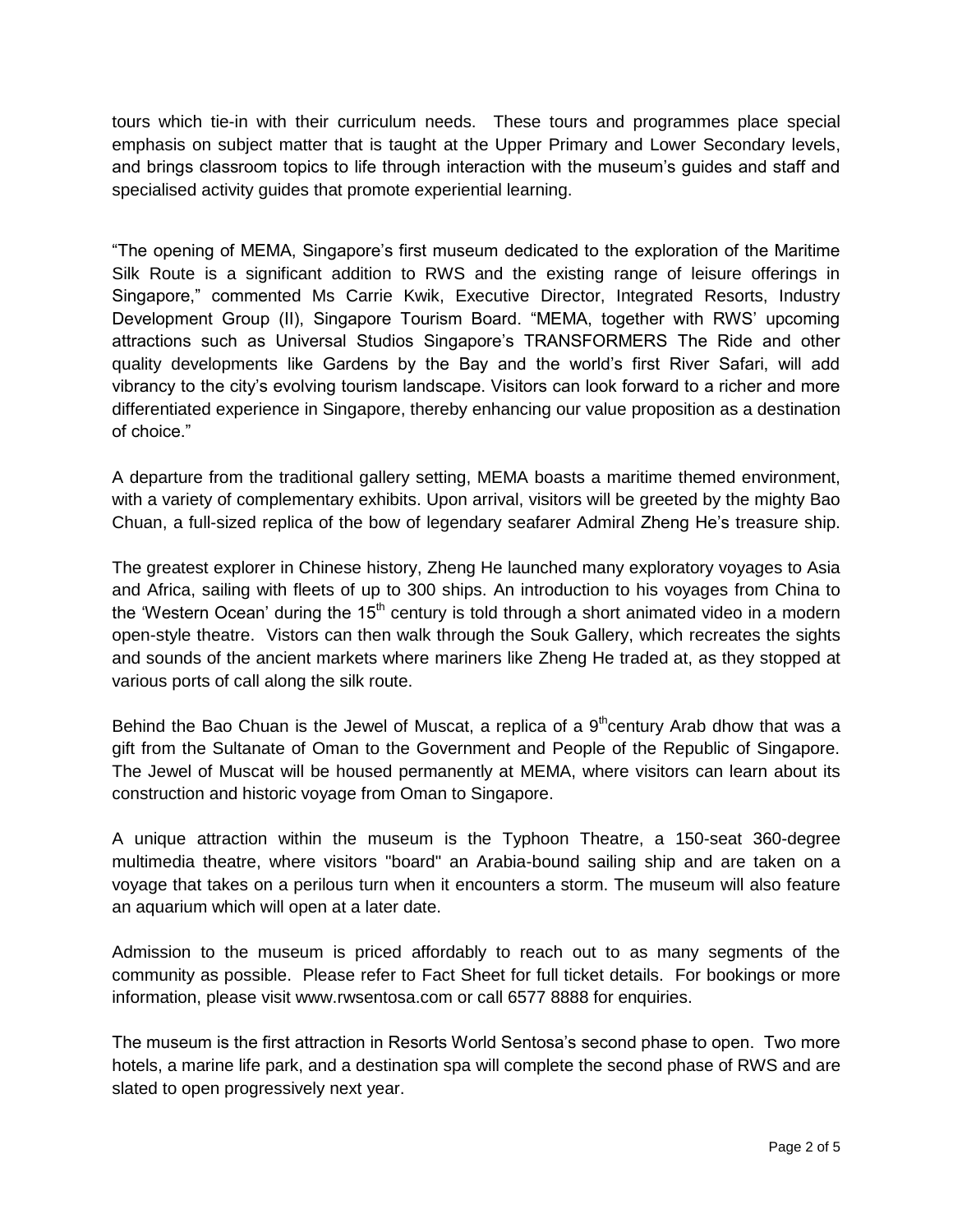### **About Resorts World Sentosa**

Resorts World Sentosa (RWS), Singapore"s first integrated resort is located on the resort island of Sentosa. Spanning 49 hectares, the resort has welcomed over 15 million visitors since it opened in Jaunary 2010. RWS is home to the region's first-and-only Universal Studios theme park,a casino, luxurious accomodation in four unique hotels, the Resorts World Convention Center, celebrity chef restaurants as well as speciality retail outlets. The resort also offers entertainment ranging from its resident theatrical circus spectacular Voyage de la Vie, to public attractions such as the Crane Dance and the Lake of Dreams. Resorts World Sentosa is currently developing the second phase of the Resort. Upon completion, RWS will open the Maritime Experiential Museum & Aquarium, the Marine Life Park, a destination spa and two additional hotels. Resorts World Sentosa is wholly owned by Genting Singapore, a company of the Genting Group.

### **MEDIA CONTACTS:**

Resorts World Sentosa Tania Heng Tel: + 65 6577 9762 Cell: +65 9138 1434 tania.heng@rwsentosa.com

Weber Shandwick Singapore (for Resorts World Sentosa) Khushil Vaswani / FangTing Zheng Tel: +65 6825 8023 / +65 6825 8031 Cell: +65 9127 7024 / +65 9696 9323 kvaswani@webershandwick.com/ fzheng@webershandwick.com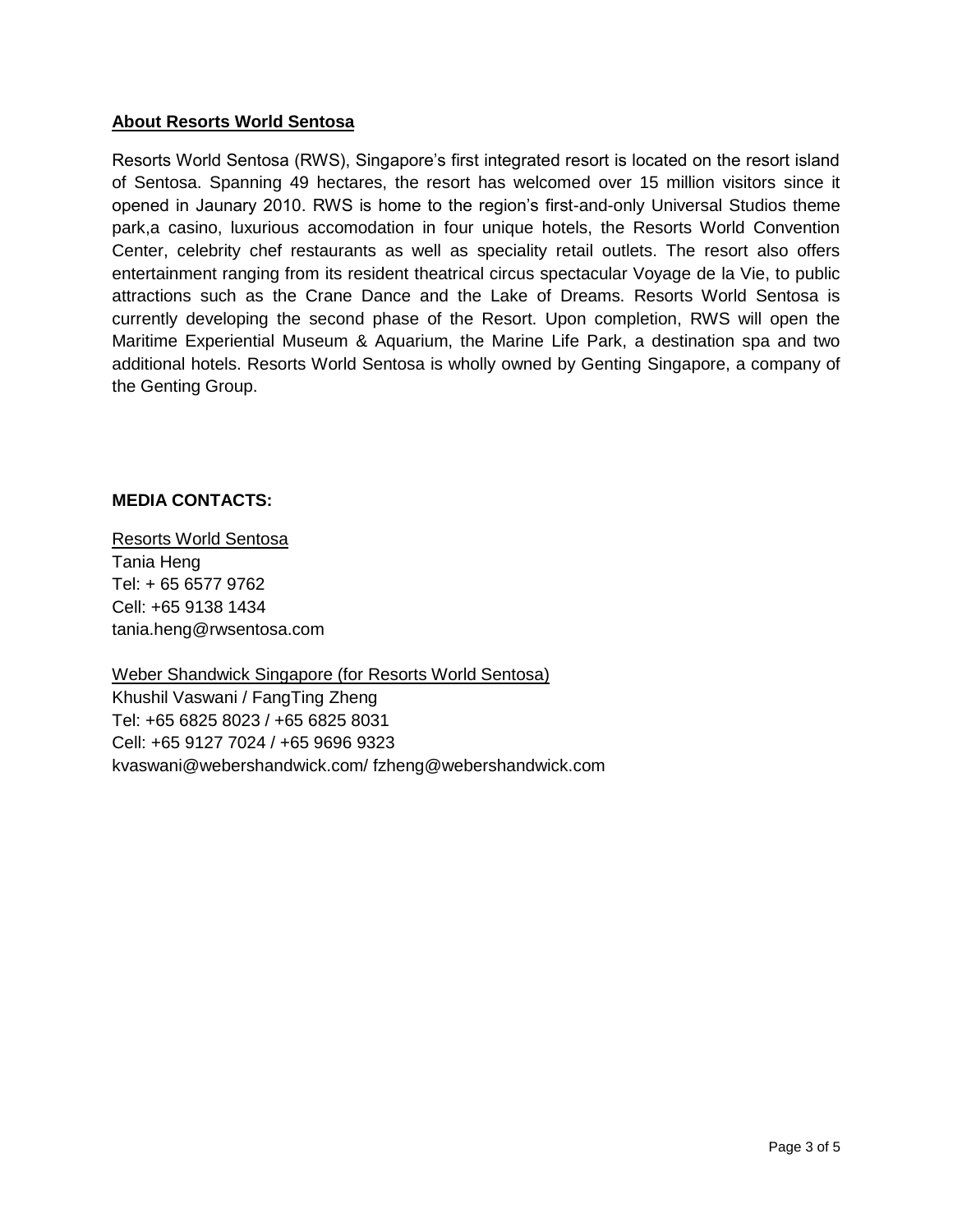#### **Note to Editors:**

- 1. Please use the following photo captions for visuals.
- 2. High resolution photos can be downloaded from link: [ftp://wswresorts:wswresorts@omaedcftp001.interpublic.com](ftp://wswresorts:wswresorts@omaedcftp001.interpublic.com/) *Username: wswresorts Password: wswresorts*
- 3. All photos are to be attributed to:

*Resorts World Sentosa elements and all related indicia TM & © 2009 Resorts World at Sentosa Pte. Ltd. All Rights Reserved* 



The Maritime Experiential Museum & Aquarium is housed in an iconic steel and glass ship hull at the RWS waterfront.



Upon entering the museum, be greeted by a life-size replica of the bow of General Admiral Zheng He"s Bao Chuan (treasure ship).